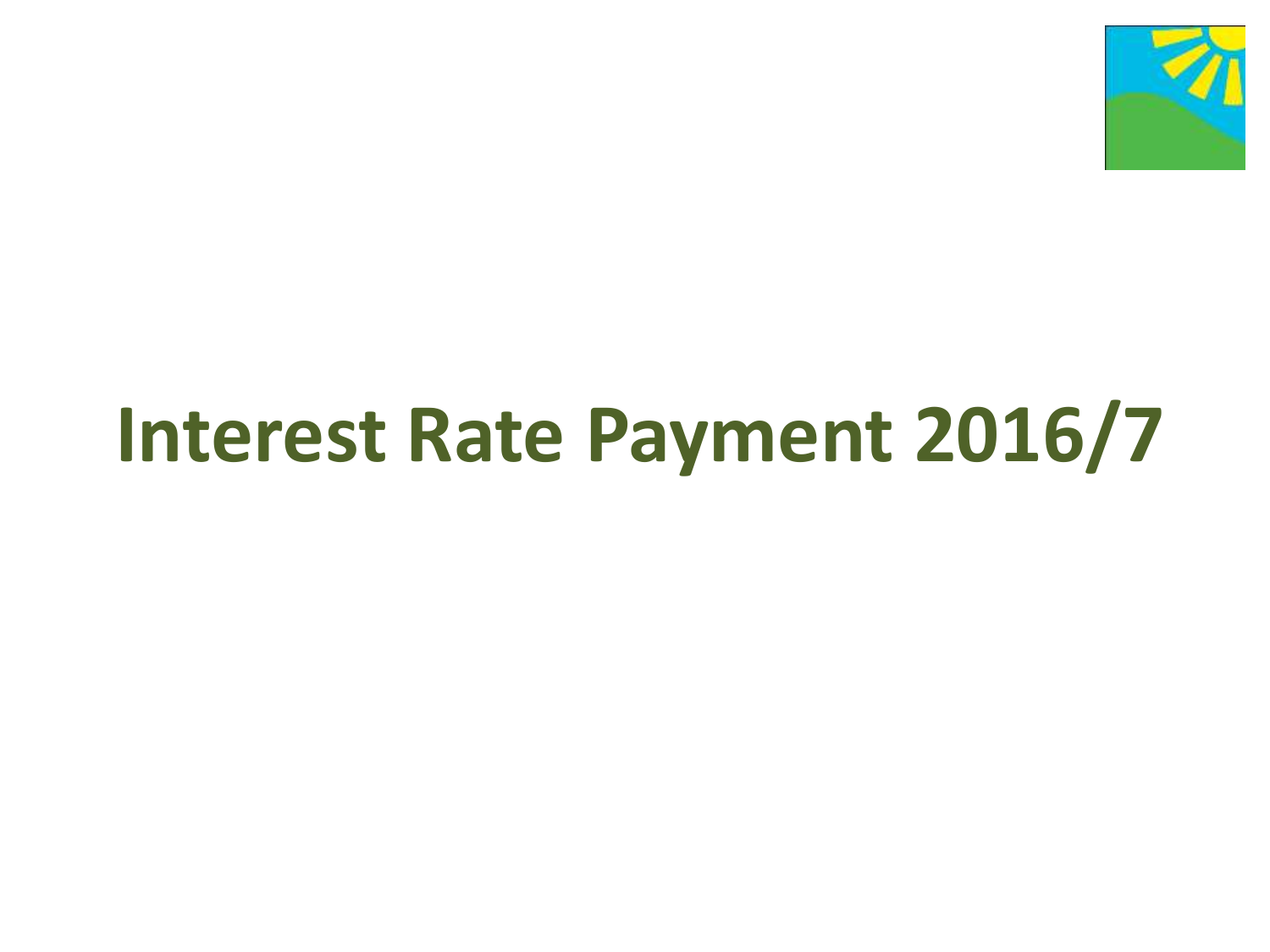## **Financial Model**



Financial model run using the following key parameters:

- 
- Irradiation levels PVGIS Estimation
- 
- 

• Inflation 2.5%, originally 3.0 • PPA Pricing POYRY Curve (soft Brexit) • FIT Rates **OFGEM Tables**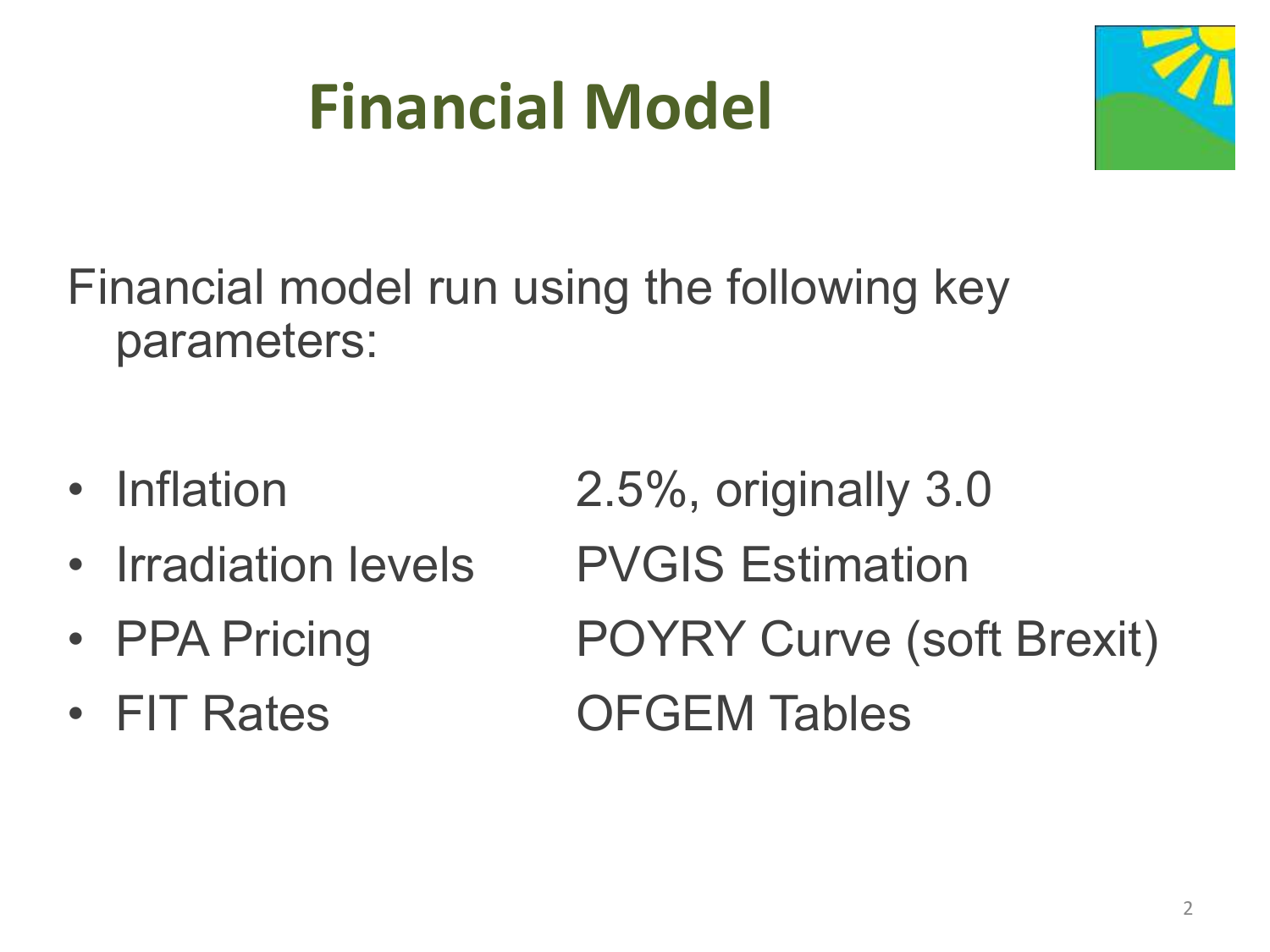#### **Interest Payment Projections**



Model output shows viable business based on the following interest payment projections:

|           | Year       | $\frac{0}{0}$ |
|-----------|------------|---------------|
| $\bullet$ | 2016/7     | 2.2           |
| $\bullet$ | 2017/8     | 3.8           |
| $\bullet$ | 2018/9     | 4.5           |
| $\bullet$ | 2019/20    | 4.7           |
|           | $2020/21+$ | 5.0           |

#### **No Community Fund payment 2016/7**

No community Fund payments until 20/21 Some equity repayment possible after 21/22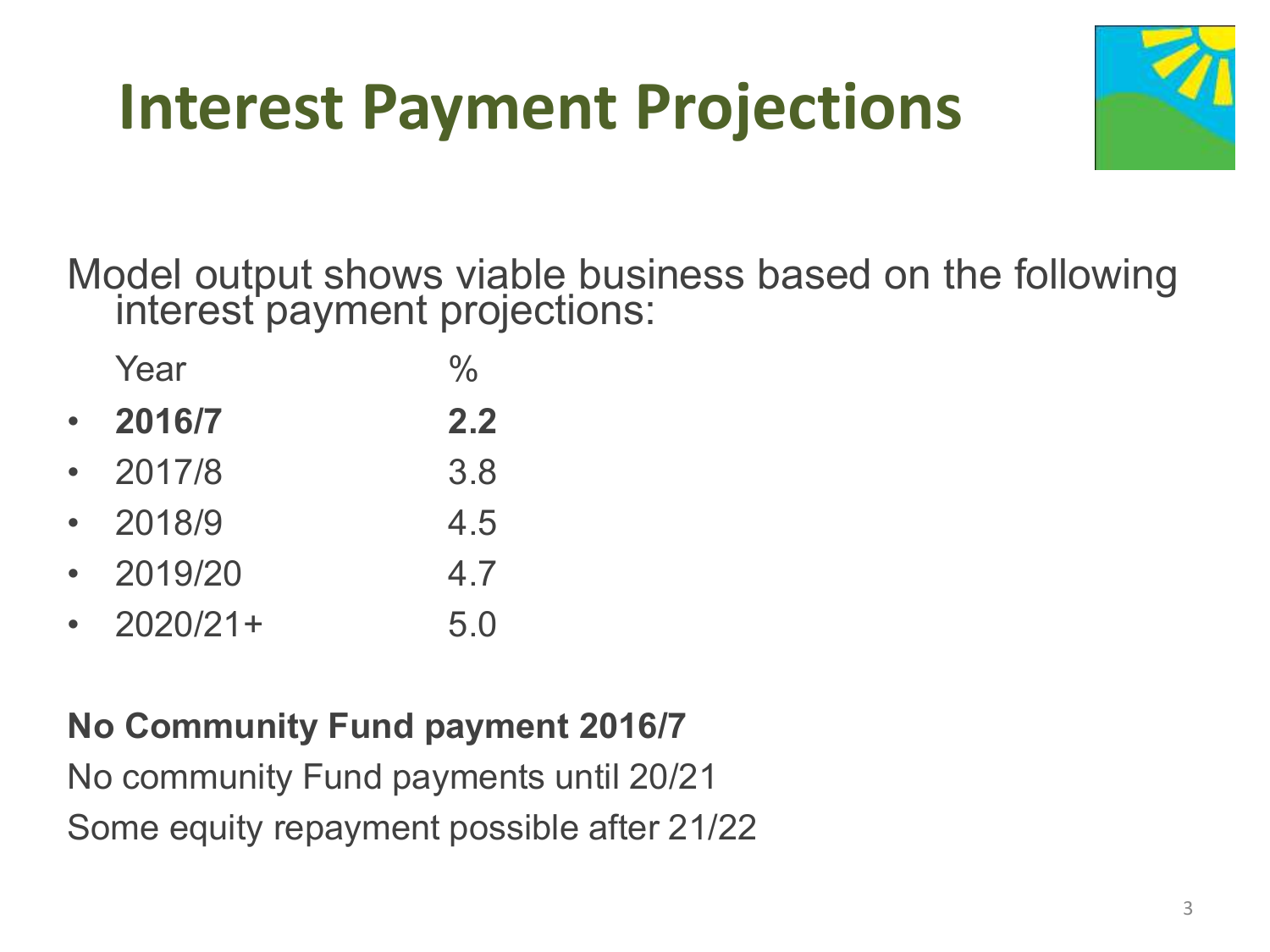#### **Performance Factors**



- The following factors have driven lower performance than planned:
- Abolition of LECs, Significantly lower PPA prices
	- 2% impact on interest rate
- Irradiation levels down 4%
- Braydon Performance down 1.5%
- £250k Re-capitalisation of Braydon project
- RPI assumption
	- Reduced from 3% to 2.5%
- Other minor factors
	- Business rate relief
	- Ecological Budget below what is required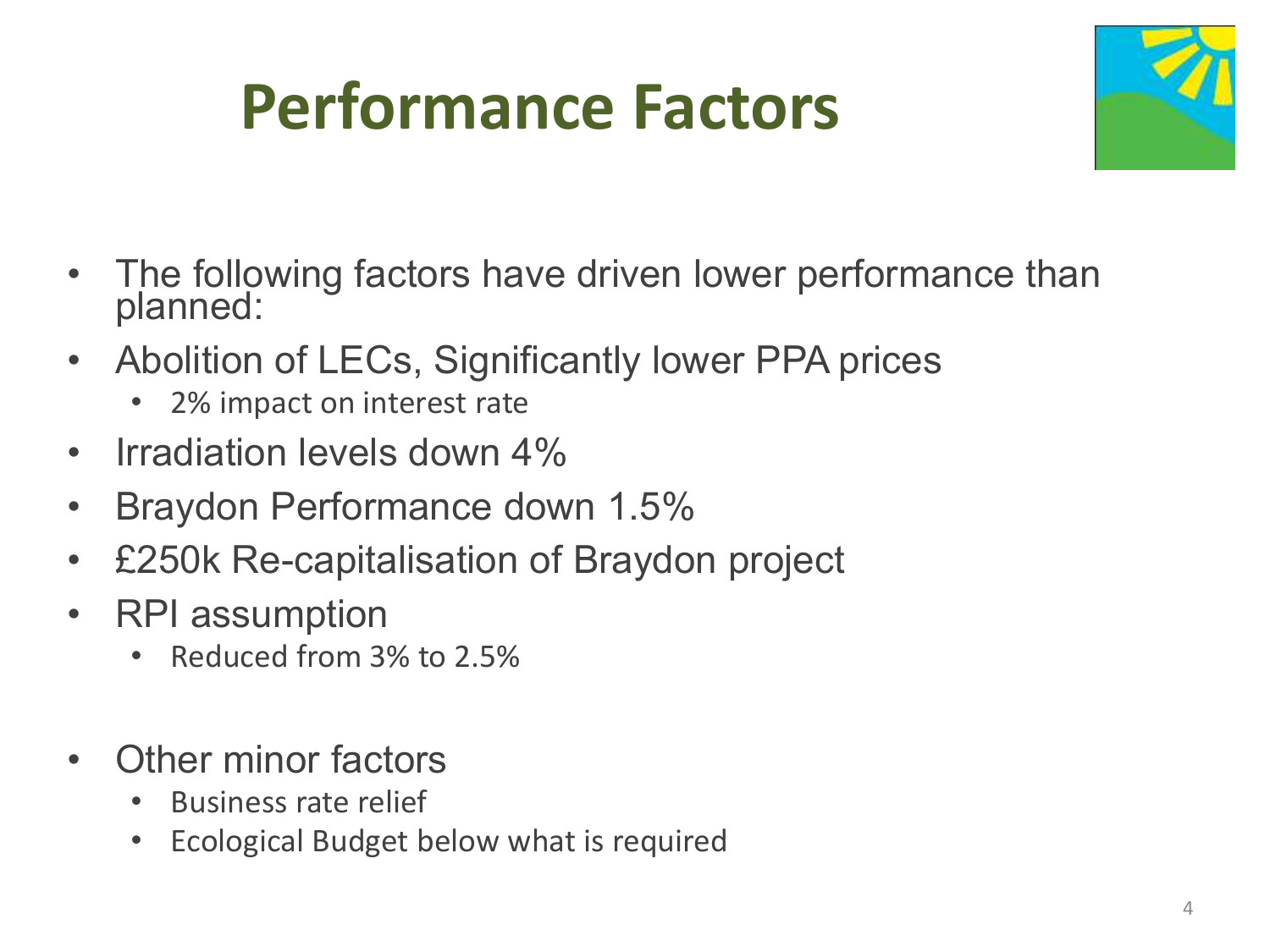## **Get Well Plan**



- Possible re-finance of Braydon Manor and Chelworth
- Performance Improvements at Braydon
- O&M Cost reductions
	- New monitoring system
	- Volume discounts on Insurance and other costs
- MCEM wide PPA
- Chelworth direct sale to industrial site
- Batteries
	- Internal
	- Third Party
- **Net impact on Interest payment 1.5 – 2.5%**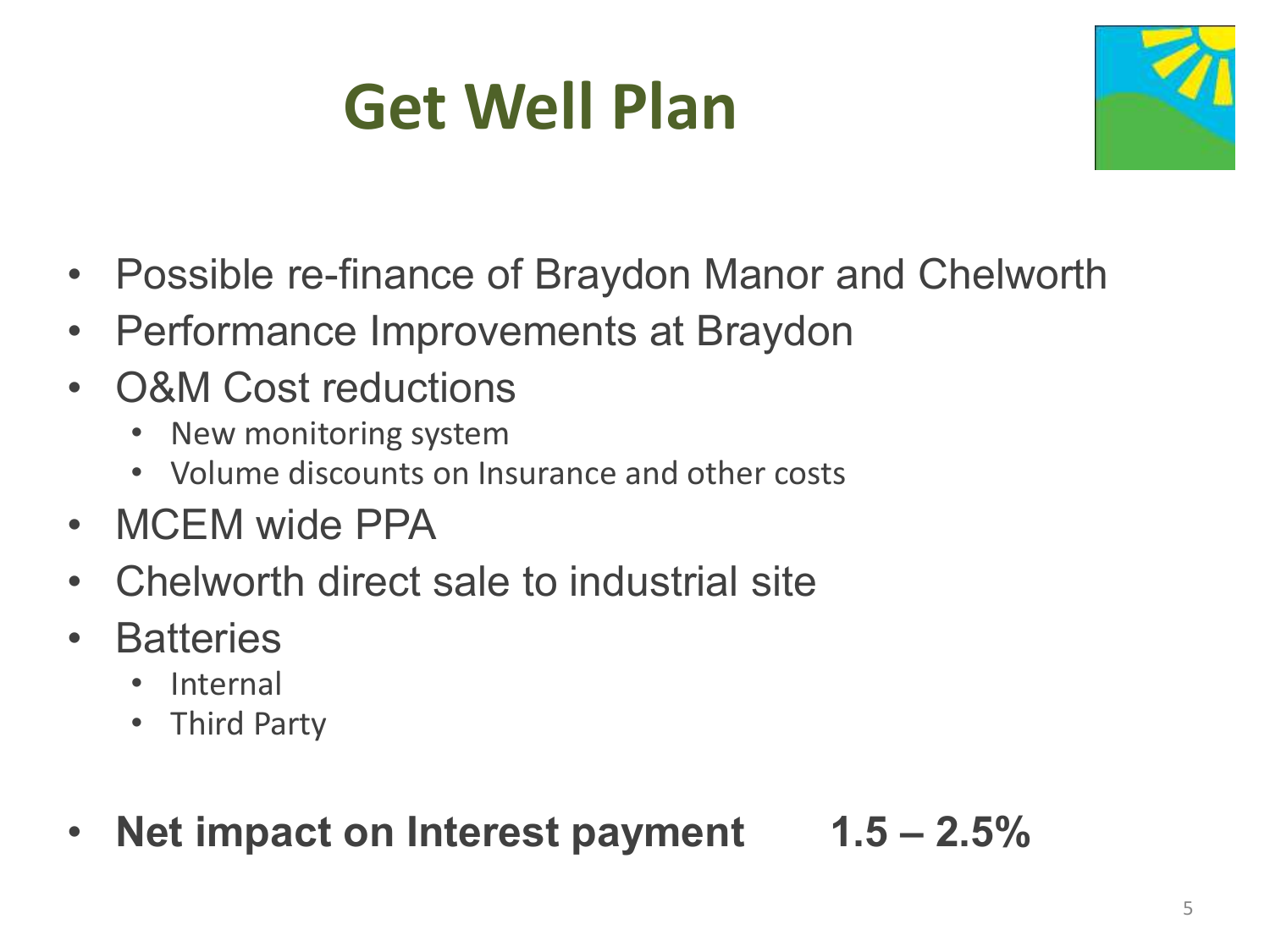## **Summary**



- Three years into project
	- Major risks behind us
	- Project recapitalised and stable
	- Financial projections more certain
	- Introduction of budget management
- Turned the corner, 2016/7 lowest investor return
- Remedial actions in place
- Potential to improve going forward
- Assumed long term return rate 5%, but potential for higher